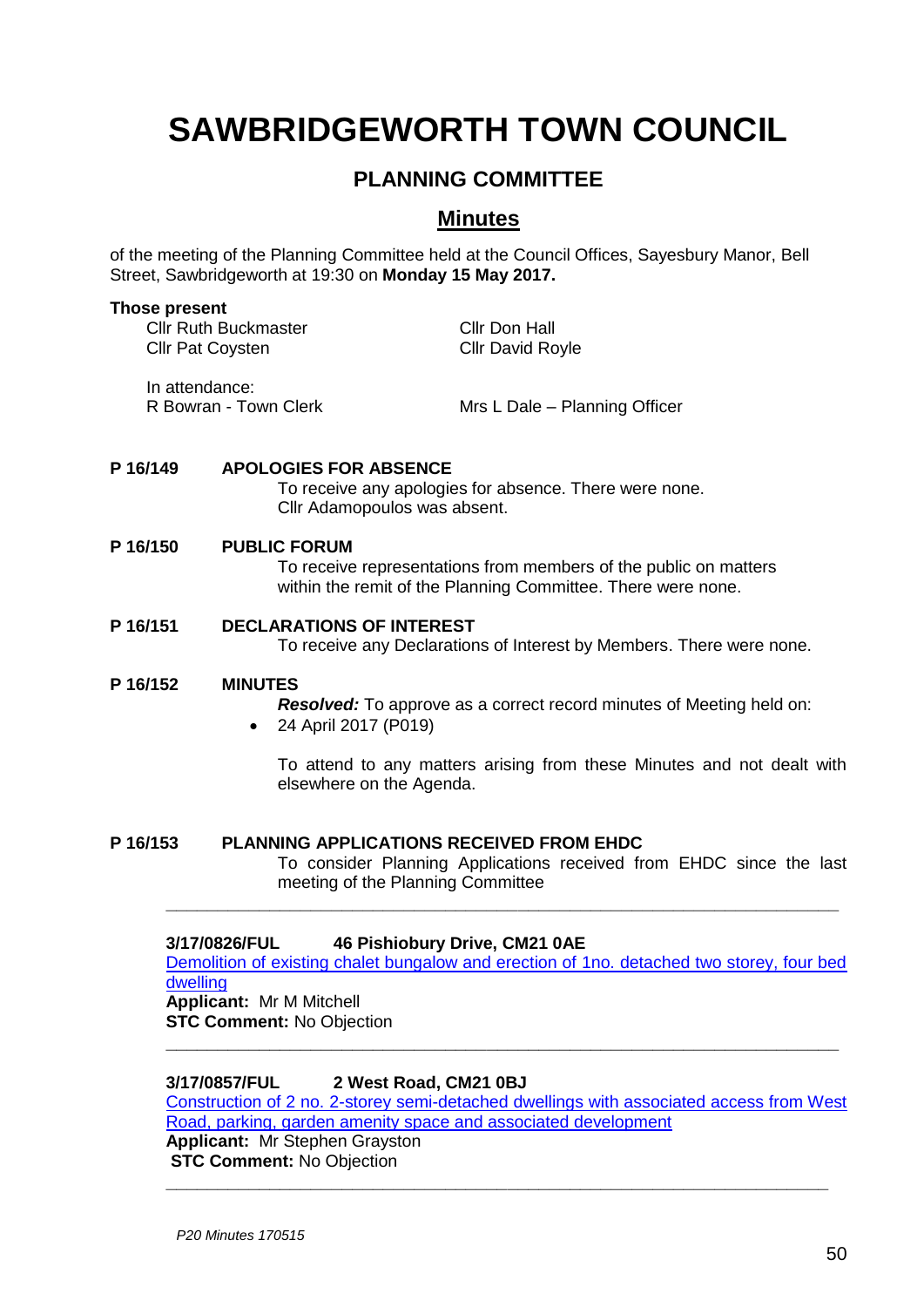#### **3/17/0889/ADV The White Lion, London Road CM21 9EN**

[The installation of the following illuminated signs:-](https://publicaccess.eastherts.gov.uk/online-applications/applicationDetails.do?activeTab=summary&keyVal=OO8GTRGLGE400) 1no. hanging sign; 1no. fascia sign; [2no. name boards; 1no. menu case and 1no. amenity board. 1no. non-illuminated car](https://publicaccess.eastherts.gov.uk/online-applications/applicationDetails.do?activeTab=summary&keyVal=OO8GTRGLGE400)  [park sign; 5no replacement floodlights and 1no. lantern to exterior of building](https://publicaccess.eastherts.gov.uk/online-applications/applicationDetails.do?activeTab=summary&keyVal=OO8GTRGLGE400) **Applicant:** MILLAR **STC Comment:** No Objection

**\_\_\_\_\_\_\_\_\_\_\_\_\_\_\_\_\_\_\_\_\_\_\_\_\_\_\_\_\_\_\_\_\_\_\_\_\_\_\_\_\_\_\_\_\_\_\_\_\_\_\_\_\_\_\_\_\_\_\_\_\_\_\_\_\_**

**\_\_\_\_\_\_\_\_\_\_\_\_\_\_\_\_\_\_\_\_\_\_\_\_\_\_\_\_\_\_\_\_\_\_\_\_\_\_\_\_\_\_\_\_\_\_\_\_\_\_\_\_\_\_\_\_\_\_\_\_\_\_\_\_\_**

**\_\_\_\_\_\_\_\_\_\_\_\_\_\_\_\_\_\_\_\_\_\_\_\_\_\_\_\_\_\_\_\_\_\_\_\_\_\_\_\_\_\_\_\_\_\_\_\_\_\_\_\_\_\_\_\_\_\_\_\_\_\_\_\_**

#### **3/17/0916/FUL Dorringtons Ltd, Station Road, CM21 9JY**

[Alterations to car park to create 13 addition parking bays](https://publicaccess.eastherts.gov.uk/online-applications/applicationDetails.do?activeTab=summary&keyVal=OOCSE3GLGFA00) **Applicant:** Dorringtons Ltd **STC Comment:** No Objection

#### **3/17/0931/HH 23 The Crest, CM21 0ER**

[Single storey front extension and steps up to front door](https://publicaccess.eastherts.gov.uk/online-applications/applicationDetails.do?activeTab=summary&keyVal=OONA76GLGGH00) **Applicant:** Mr & Mrs P Rogers **STC Comment:** No Objection **\_\_\_\_\_\_\_\_\_\_\_\_\_\_\_\_\_\_\_\_\_\_\_\_\_\_\_\_\_\_\_\_\_\_\_\_\_\_\_\_\_\_\_\_\_\_\_\_\_\_\_\_\_\_\_\_\_\_\_\_\_\_\_\_\_**

#### **3/17/0936/LBC 17 Knight Street, CM21 9AT**

[Insertion of first floor rear window](https://publicaccess.eastherts.gov.uk/online-applications/applicationDetails.do?activeTab=summary&keyVal=OONWGNGLGGV00) **Applicant:** Mrs K Price **STC Comment:** No Comment

#### **3/17/0967/PNHH Rushmead, London Road, Spellbrook**

[Single storey flat roofed rear extension: Maximum depth 8 metres; Maximum](https://publicaccess.eastherts.gov.uk/online-applications/applicationDetails.do?activeTab=summary&keyVal=OOX1ECGL00X00)  [height 2.8 metres; Eaves height 2.8 metres](https://publicaccess.eastherts.gov.uk/online-applications/applicationDetails.do?activeTab=summary&keyVal=OOX1ECGL00X00) **Applicant:** Mr K Chauhan

**\_\_\_\_\_\_\_\_\_\_\_\_\_\_\_\_\_\_\_\_\_\_\_\_\_\_\_\_\_\_\_\_\_\_\_\_\_\_\_\_\_\_\_\_\_\_\_\_\_\_\_\_\_\_\_\_\_\_\_\_\_\_\_**

**\_\_\_\_\_\_\_\_\_\_\_\_\_\_\_\_\_\_\_\_\_\_\_\_\_\_\_\_\_\_\_\_\_\_\_\_\_\_\_\_\_\_\_\_\_\_\_\_\_\_\_\_\_\_\_\_\_\_\_\_\_\_\_\_**

**STC Comment:** No Comment

#### **3/17/0973/FUL 60 Station Road, CM21 9AZ**

[Part change of use of office to shop with 1no dwelling](https://publicaccess.eastherts.gov.uk/online-applications/applicationDetails.do?activeTab=summary&keyVal=OOX38MGL00X00) **Applicant:** Titan Management **STC Comment:** No Objection **\_\_\_\_\_\_\_\_\_\_\_\_\_\_\_\_\_\_\_\_\_\_\_\_\_\_\_\_\_\_\_\_\_\_\_\_\_\_\_\_\_\_\_\_\_\_\_\_\_\_\_\_\_\_\_\_\_\_\_\_\_\_\_\_**

#### **P 16/154 LATE PLANNING APPLICATIONS**

To deal with Planning Applications received from EHDC following the Publication of this Agenda and received before 12 May 2017

#### **3/17/1031/FUL 5 Bluebell Walk, CM21 0JQ**

Conversion of existing detached annexe building to form 1 no. new dwelling with associated parking and garden amenity space utilising a previously approved access **Applicant:** Mr S Grayson

**\_\_\_\_\_\_\_\_\_\_\_\_\_\_\_\_\_\_\_\_\_\_\_\_\_\_\_\_\_\_\_\_\_\_\_\_\_\_\_\_\_\_\_\_\_\_\_\_\_\_\_\_\_\_\_\_\_\_\_\_\_\_\_\_**

**STC Comment:** Deferred to next meeting **\_\_\_\_\_\_\_\_\_\_\_\_\_\_\_\_\_\_\_\_\_\_\_\_\_\_\_\_\_\_\_\_\_\_\_\_\_\_\_\_\_\_\_\_\_\_\_\_\_\_\_\_\_\_\_\_\_\_\_\_\_\_\_**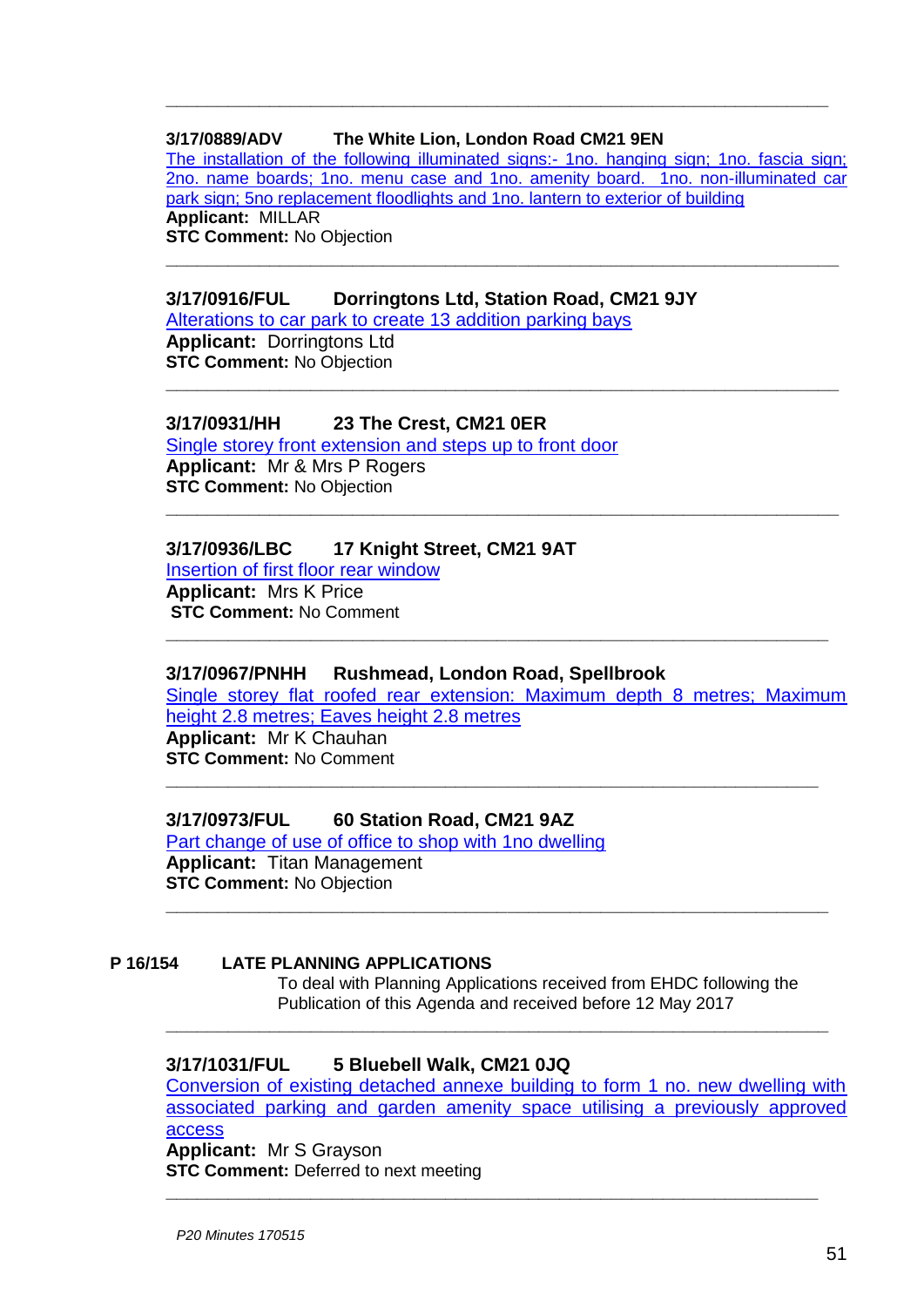#### **3/17/1044/HH 5 Church Crescent, CM21 9BH**

Single storey rear extension to replace conservatory; new front porch to replace existing; rebuild and enlarge existing side dormers; repair some areas of external render. **Applicant:** Mr J Portelly

**\_\_\_\_\_\_\_\_\_\_\_\_\_\_\_\_\_\_\_\_\_\_\_\_\_\_\_\_\_\_\_\_\_\_\_\_\_\_\_\_\_\_\_\_\_\_\_\_\_\_\_\_\_\_\_\_\_\_\_\_\_\_\_\_**

**\_\_\_\_\_\_\_\_\_\_\_\_\_\_\_\_\_\_\_\_\_\_\_\_\_\_\_\_\_\_\_\_\_\_\_\_\_\_\_\_\_\_\_\_\_\_\_\_\_\_\_\_\_\_\_\_\_\_\_\_\_\_\_\_\_**

**\_\_\_\_\_\_\_\_\_\_\_\_\_\_\_\_\_\_\_\_\_\_\_\_\_\_\_\_\_\_\_\_\_\_\_\_\_\_\_\_\_\_\_\_\_\_\_\_\_\_\_\_\_\_\_\_\_\_\_\_\_\_\_\_**

**STC Comment:** Deferred to next meeting

# **P 16/155 PLANNING DECISIONS MADE BY EHDC**

To receive Planning Decisions from EHDC

#### **3/16/2114/HH Rowneybury, Harlow Road, CM21 0AJ**  [Subterranean extension to form basement swimming pool and parking area](https://publicaccess.eastherts.gov.uk/online-applications/applicationDetails.do?activeTab=summary&keyVal=ODL4TUGLLG600) **Applicant:** Mr Johnson *STC Comment: Objection EHDC Decision: Refused*

#### **3/17/0301/HH 1 Stoneleigh, CM21 0BT**

[Erection of single storey rear extension attached to an existing side extension; pitched](https://publicaccess.eastherts.gov.uk/online-applications/applicationDetails.do?activeTab=summary&keyVal=OL1Q8WGLFHO00)  [roof to existing side extension with rooflight](https://publicaccess.eastherts.gov.uk/online-applications/applicationDetails.do?activeTab=summary&keyVal=OL1Q8WGLFHO00) **Applicant:** Mr & Mrs Phillips *STC Comment: No objection EHDC Decision: Granted*

**\_\_\_\_\_\_\_\_\_\_\_\_\_\_\_\_\_\_\_\_\_\_\_\_\_\_\_\_\_\_\_\_\_\_\_\_\_\_\_\_\_\_\_\_\_\_\_\_\_\_\_\_\_\_\_\_\_\_\_\_\_\_\_\_\_**

**\_\_\_\_\_\_\_\_\_\_\_\_\_\_\_\_\_\_\_\_\_\_\_\_\_\_\_\_\_\_\_\_\_\_\_\_\_\_\_\_\_\_\_\_\_\_\_\_\_\_\_\_\_\_\_\_\_\_\_\_\_\_\_\_\_**

#### **3/17/0480/LBC 20 Bell Street, CM21 9AN**

[Regularisation for the replacement door](https://publicaccess.eastherts.gov.uk/online-applications/applicationDetails.do?activeTab=summary&keyVal=OLVPA5GL00B00)

#### **Applicant:** JAC Kew and Partners *STC Comment: No objection*

*EHDC Decision: Refused. "The front door by reason of its inappropriate design and materials of construction is detrimental to the character, appearance and special interest of this Grade II Listed Building, contrary to Section 12 of the National Planning Policy Framework"*

**\_\_\_\_\_\_\_\_\_\_\_\_\_\_\_\_\_\_\_\_\_\_\_\_\_\_\_\_\_\_\_\_\_\_\_\_\_\_\_\_\_\_\_\_\_\_\_\_\_\_\_\_\_\_\_\_\_\_\_\_\_\_\_\_\_**

**\_\_\_\_\_\_\_\_\_\_\_\_\_\_\_\_\_\_\_\_\_\_\_\_\_\_\_\_\_\_\_\_\_\_\_\_\_\_\_\_\_\_\_\_\_\_\_\_\_\_\_\_\_\_\_\_\_\_\_\_\_\_\_\_\_**

**\_\_\_\_\_\_\_\_\_\_\_\_\_\_\_\_\_\_\_\_\_\_\_\_\_\_\_\_\_\_\_\_\_\_\_\_\_\_\_\_\_\_\_\_\_\_\_\_\_\_\_\_\_\_\_\_\_\_\_\_\_\_\_\_\_**

#### **3/17/0573/HH 7 Barnard Road, CM21 9DY**

[Two storey extension](https://publicaccess.eastherts.gov.uk/online-applications/applicationDetails.do?activeTab=summary&keyVal=OMG0R1GL00X00) **Applicant:** Mr P Ridler *STC Comment: No objection EHDC Decision: Granted*

#### **3/17/0576/HH 13 Elmwood, CM21 9NL**  [Single storey front and rear extension](https://publicaccess.eastherts.gov.uk/online-applications/applicationDetails.do?activeTab=summary&keyVal=OMGCJ5GLFWD00) **Applicant:** Mr Jeff Cousens *STC Comment: No objection EHDC Decision: Granted*